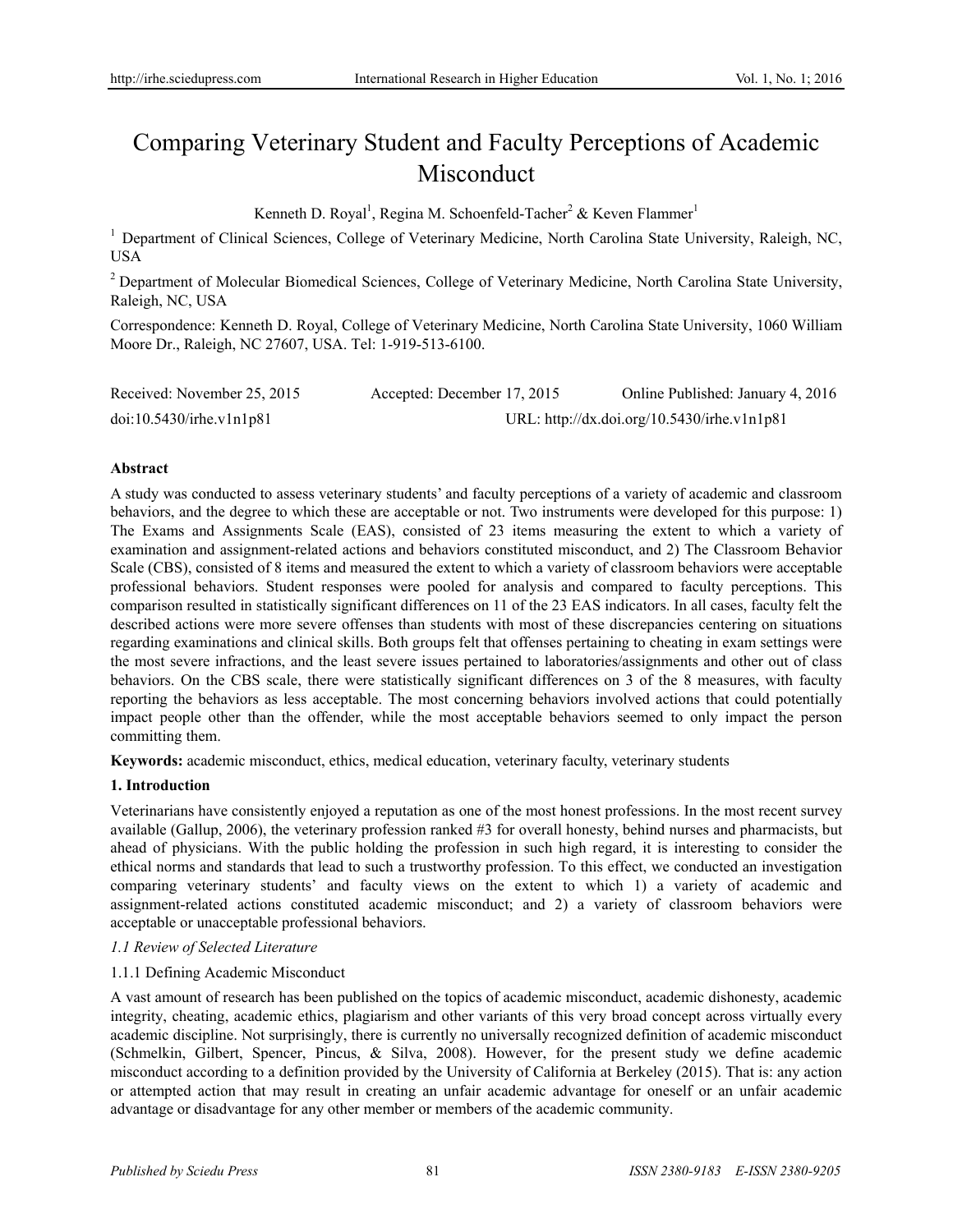# 1.1.2 Prevalence of Academic Misconduct in College

The research literature repeatedly suggests that academic misconduct is a threat everywhere, including medical and professional health programs. Perhaps the most recent, comprehensive study of academic misconduct was published by Donald McCabe (2005). His study involved an investigation of approximately 60.000 students across 67 institutions in the United States. His research found that at least one in five students had reported engaging in a serious type of cheating behavior during their college careers. Further, approximately 50% of faculty reported they had personally observed some form of misconduct in one or more of their courses over the past three years.

McCabe, Butterfield and Trevino (2006) investigated academic misconduct at 54 colleges and universities and found 56 percent of MBA students admitted cheating within the past year; similarly, 54 percent of graduate students in engineering, 48 percent of students in education, and 45 percent of students in law also admitted to engaging in academic misconduct behaviors during the past year. Research by Rettinger, Jordan and Peschiera (2004) also found high rates of misconduct, as 83% of participants involved in their study had cheated at some point during their college career. The authors noted 53% of students indicated they had cheated on an examination and 70% indicated they had cheated on lab or homework assignments.

## 1.1.3 Theories to Help Understand Students' Motivations and Behaviors

Researchers have presented a number of theories to potentially explain why students are motivated to commit academic misconduct. Social norms theory appears to provide some of the strongest evidence as it purports that students will often behave in ways perceived as consistent with peers (Hard, Conway and Moran, 2006). Research by McCabe, Trevino and Butterfield (2006, 2002) found perceived cheating by peers to be the most significant predictor of cheating. Other researchers have also corroborated the effects of perceived peer behaviors (Chapman, Davis, Toy and Wright, 2004; Jordan, 2001; McCabe and Trevino, 1997). Essentially, when students believe their peers are committing academic offenses (regardless of actual misconduct instances), they are more likely to also commit academic offenses.

The notion of neutralization techniques has also been discussed as a framework for understanding misconduct behaviors. In short, neutralization techniques refer to "situational ethics" and techniques that students often use to justify their actions and behaviors (LaBeff, Clark, Haines, and Dickhoff, 1990; Sykes and Matza, 1957). Sykes and Matza proposed five specific neutralization techniques: 1) Denial of responsibility (e.g., claiming that actions and behaviors resulted due to forces beyond their control); 2) Denial of injury (e.g., claiming an action or behavior was acceptable because no one got hurt); 3) Denial of the victim (e.g., claiming a victim deserved the consequences); 4) Condemnation of the condemners (e.g., individuals have a lack of respect for persons in authority who might condemn their actions and behaviors); and 5) Appeal to higher loyalties (e.g., being loyal to one's peers as opposed to established cultural norms).

Bunn, Caudill and Gropper (1992) theorized that students always make a choice to commit academic offenses. However, these choices may result from one of two motives: planned versus panic. Planned cheating is typically considered more heinous as it involves premeditated thoughts and actions. Panic cheating, on the other hand, is often spontaneous and arises due to an opportunity. Bunn et al found the majority of cheating efforts resulted from panic, as opposed to planned efforts.

# *1.2 Purpose of the Study*

The goal of this study was to ascertain the boundaries of what veterinary faculty and students consider to be misconduct within the context of routine classroom assessments and behaviors, and examine how these groups differ or agree on their perceptions.

## **2. Methods**

## *2.1 Instrumentation*

Two scales were used in this study. The first scale, entitled the Exams and Assignments Scale (EAS), consisted of 23 items and measured the extent to which a variety of examination and assignment-related actions and behaviors constituted misconduct. A 7-point rating scale (1=Not Misconduct to 7=Severe Misconduct) was used to capture respondents' sentiments. The second scale, the Classroom Behavior Scale (CBS), consisted of 8 items and measured the extent to which a variety of classroom behaviors were acceptable professional behaviors. A 7-point rating scale (1=Completely Acceptable to 7=Completely Unacceptable) was used to capture respondents' sentiments. Items appearing on both the EAS and CBS were inspired by several studies (Stern and Havlicek, 1986; Bisping, Patron, and Roskelley, 2008; Royal, Parrent, and Clark, 2011), but content and rating scale options were significantly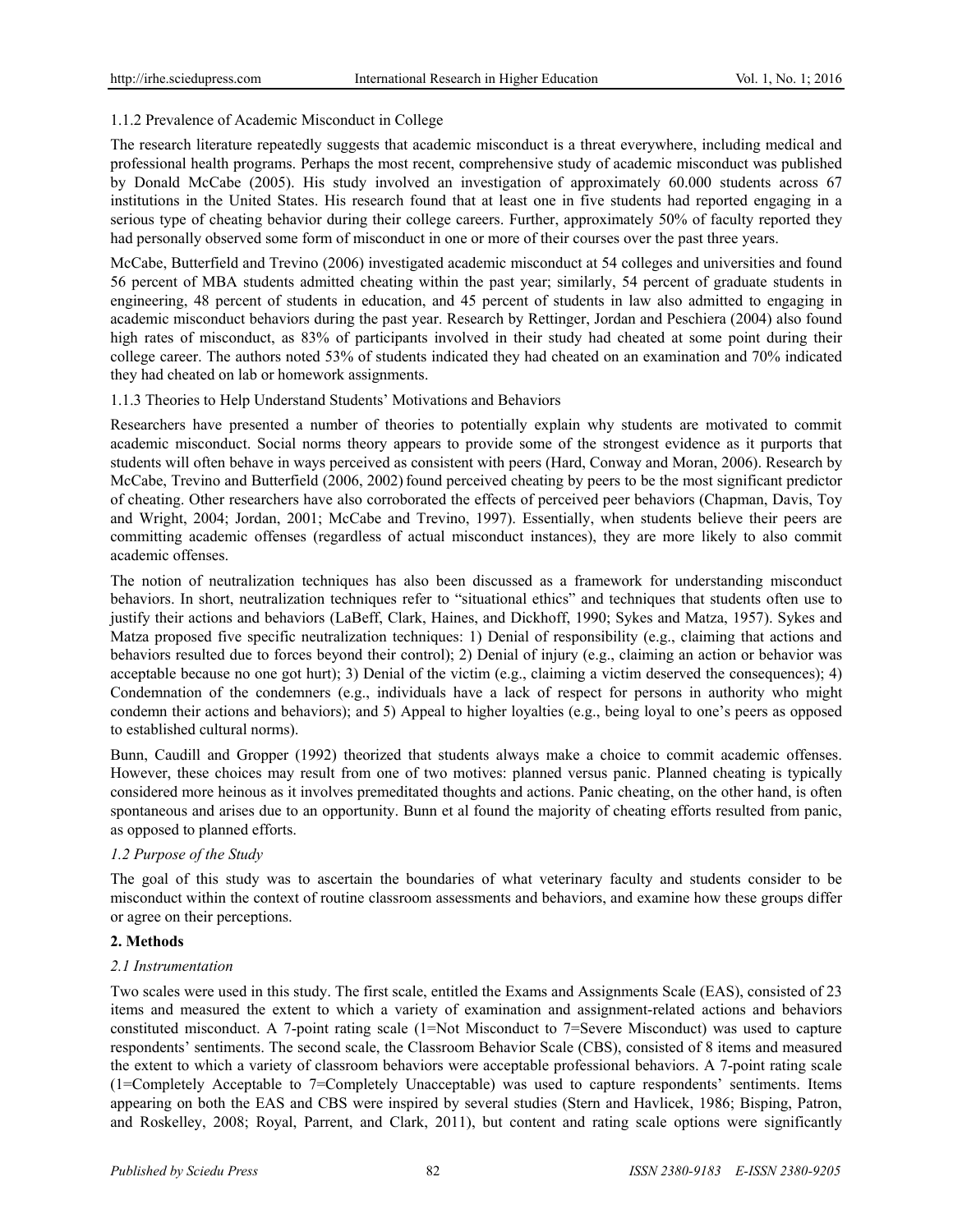modified to suit the context of veterinary medical education. The newly-developed EAS recently underwent rigorous psychometric evaluation and presented strong evidence for construct validity (Royal and Flammer, 2015).

The psychometric properties of the CBS were evaluated for the present study. Many measurement experts consider Rasch models to be the "gold standard" for instrument validation studies (Bond and Fox, 2007). Thus, we utilized the Rating Scale Model (Andrich, 1978), as it is appropriate for survey data in which static rating scale categories are used. We began with an investigation of dimensionality by performing a Rasch-based principal components analysis (PCA) of standardized residual correlations. PCA results indicated 48.8% of the variance was explained by the measures, with 32.4% attributed to the items. The largest secondary dimension accounted for 9% of the variation, but had an eigenvalue of 1.5. According to Linacre (2015), an eigenvalue must be greater than or equal to 2.0 in order to be considered a secondary dimension. Thus, PCA results confirm the data are sufficiently unidimensional for a Rasch analysis.

Next, we evaluated reliability and data to model fit statistics. Reliability estimates ranged from .82 to .84, indicating moderate-high levels of reliability. Infit and outfit mean square fit statistics approximated the ideal 1.00 values for both persons (.99, 100) and items (1.03, 1.00), respectively. These fit statistics indicate excellent fit. Next, we evaluated fit statistics for each item. Wright and Linacre (1994) recommended mean square fit statistics should range between .60 and 1.40, but only values that exceed 2.00 are considered "unproductive for measurement". Six of the eight items fell within the ideal range, with two exceeding 1.40. Item #4, *Knitting, crocheting or doing some other quiet activity while faculty are lecturing/providing instruction*, and item #8, *Leaving your cell phone or pager on during lectures or examinations*, yield inflated outfit statistics of 1.64 and 1.93, respectively. However, both values fell below 2.00, thus we concluded they potentially provided some statistical noise, but not enough to affect quality measurement.

Finally, we investigated rating scale functioning. According to Linacre (2002) category measures should advance in a stepwise manner according to the directionality of the scale. Measures of -2.65, -1.34, -.63, -.06, .57, 1.41, and 2.75 confirm adequate rating scale functioning. Collectively, an abundance of validity evidence was available to support the psychometric quality and functioning of the CBS. According to Messick (1989), construct validity is the integration of any evidence that impacts the interpretation or meaning of a score. Messick described six "aspects" of validity that comprise construct validity. They are the content, substantive, structural, generalizability, external and consequential aspects. Results of our psychometric analysis were interpreted through Messick's framework. We concluded the following: PCA results speak to the substantive aspect of validity, moderate-to-high reliability estimates speak to the generalizability aspect of validity, adequate fit statistics speak to the content aspect of validity, and rating scale functioning indicators speak to the structural aspect of validity. Because the scores were not correlated to another set of measures, we cannot speak to the external aspect of validity. Further, because scores derived from the CBS have no bearing on students, consideration of evidence pertaining to the consequential aspect of validity (Royal and Puffer, 2014) was irrelevant for this study.

## *2.2 Participants*

The EAS and CBS scales were administered to all NCSU students and faculty. A total of 376 students were surveyed across all four years of the DVM program. Of these, 140 students participated in the study, yielding a response rate of 37.2%. A breakdown of student participants by DVM program year and gender is provided in Table 1.

| DVM Year        | N   | $\%$     |
|-----------------|-----|----------|
| Class of $2015$ | 27  | 19.3     |
| Class of $2016$ | 42  | 30.0     |
| Class of 2017   | 43  | 30.7     |
| Class of 2018   | 28  | 20.0     |
| Gender          |     |          |
| Male            | 28  | $20.0\%$ |
| Female          | 112 | 80.0%    |

Table 1. Student participants by DVM program year and gender

Chi-square goodness-of-fit tests were performed to investigate how representative the sample of respondents were of the larger student population. Results indicate the sample was not significantly different from the population based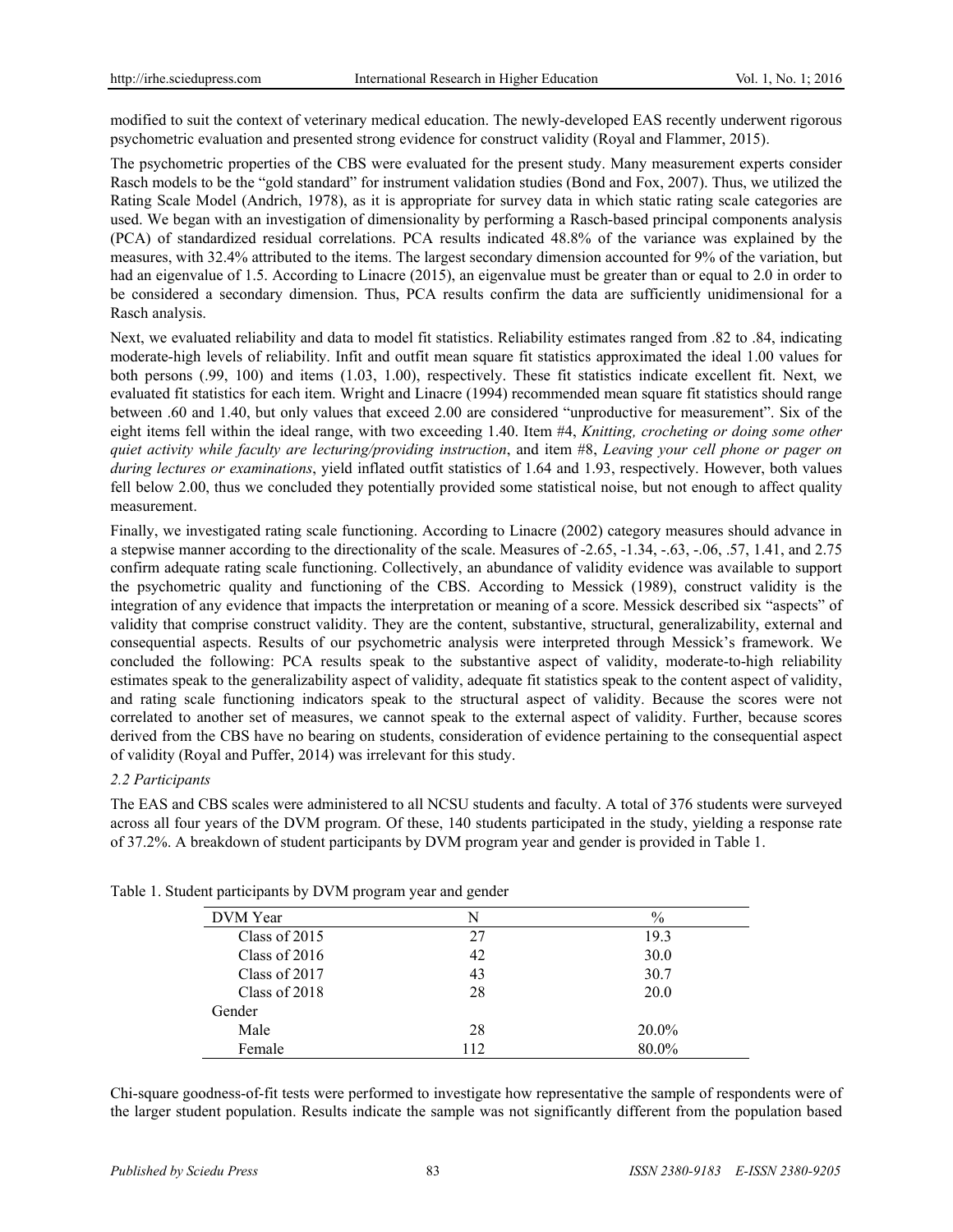on program year,  $\chi^2$  (3,  $N = 140$ ) = 3.11,  $p = .375$ , or by gender,  $\chi^2$  (1,  $N = 140$ ) = 0.01,  $p = .920$ . These tests lend evidence to suggest responses obtained from students were representative of the entire student population.

A total of 194 faculty (including part-time and adjunct faculty) were administered the survey with 69 faculty responding. This resulted in a 35.6% response rate among all faculty.

## *2.3 Data Collection*

Qualtrics online survey software was used to collect student and faculty data. Students were surveyed confidentially, as part of a larger outcomes assessment project. Student non-responders were sent additional reminders in order to potentially improve participation. The survey window was open for approximately one month. Faculty were surveyed anonymously, and reminders were sent via the bulk e-mail listserv. Permission to conduct the study was granted by the NCSU Institutional Review Board.

## *2.4 Data Analysis*

Data analysis consisted of calculating reliability estimates for each scale, producing descriptive statistics for each group, and performing inferential statistical tests to investigate differences between groups. Data distributions were evidenced to be mostly normally distributed, thus independent samples *t*-tests were performed to determine if any statistically significant differences existed between student and faculty responses. Because multiple comparisons were made, a Bonferroni adjustment was made to combat family-wise error. Cohen's *d* effect size estimates (Cohen, 1992) determined the "practical significance" of any differences.

## **3. Results**

## *3.1 Reliability*

Three calculations for reliability were performed on each subscale. First, we examined reliability with combined faculty and student samples, and then examined reliability estimates based on individual student and faculty groups. Cronbach's  $\alpha$  estimates for combined groups on the EAS items was .933, .940 for students, and .893 for faculty. Cronbach's  $\alpha$  for CBS items for combined groups was .837, .813 for students, and .862 for faculty. Each of these values indicate high-moderate to high levels of statistical reproducibility (Royal and Hecker, 2015).

## *3.2 Gender and Class Year Effects on Student Responses*

As with any study involving a collective sample of veterinary medical students, it is necessary to explore the effects of key variables such as gender and class year on students' responses. After a Bonferroni correction reduced the p-value to .002, an ANOVA was performed on each set of items by gender and class year. Results indicated no statistically significant differences were evident on the EAS items when investigating students' responses by gender and class year. When investigating these same factors on the CBS items, gender was not statistically significant, but class year did yield a statistically significantly different response to item 4, *Knitting, crocheting or doing some other quiet activity while faculty are lecturing/providing instruction,*  $p = .001$ *. Specifically, first year students (M = 2.41,* SD = 1.50) responses were statistically significantly different from both second year ( $M = 3.86$ , SD = 2.04),  $p = .009$ , and fourth year ( $M = 3.82$ ,  $SD = 2.02$ ),  $p = .025$ , students; further, second year students' responses were also significantly different from third year students  $(M = 2.74, SD = 1.68)$ ,  $p = .030$ .

#### *3.3 EAS Results – Similarities and Differences between Faculty and Students*

Table 2 presents each of the EAS items and table 3 provides a statistical comparison of student and faculty responses. After a Bonferroni calculation was applied to correct for familywise error, faculty and students exhibited statistically significant differences on 11 of the 23 items pertaining to misconduct. These differences had Cohen's *d* values of  $0.40 - 0.65$ . According to Cohen (1992), a  $d = 0.5$  corresponds to a medium effect size, and a  $d = 0.8$  signifies a large effect size. In all cases, faculty felt the described actions were more severe offenses than students. Interestingly, most of these areas of discrepancy centered on situations regarding examinations and clinical skills. The remaining 12 EAS items did not reveal any statistically significant differences in ratings between faculty and students. Most of these items pertained to group assignments, teamwork and professional skills.

#### *3.4 Faculty Perceptions*

In general, the five items rated as most severe forms of academic misconduct by faculty pertained to cheating in exam type situations. The most severe infractions were items 10, *Taking a graded quiz or examination for another student* (M = 7.00, SD = 0.00); 1, *Copying from another student during a quiz or examination* (M = 6.97, SD = 0.17); 2, *Using unauthorized cheat sheets or other materials during a quiz or examination* (M = 6.93 , SD = 0.26 ); 16, *Changing a response after a paper/exam/quiz was graded, then reporting that there had been a misgrade and*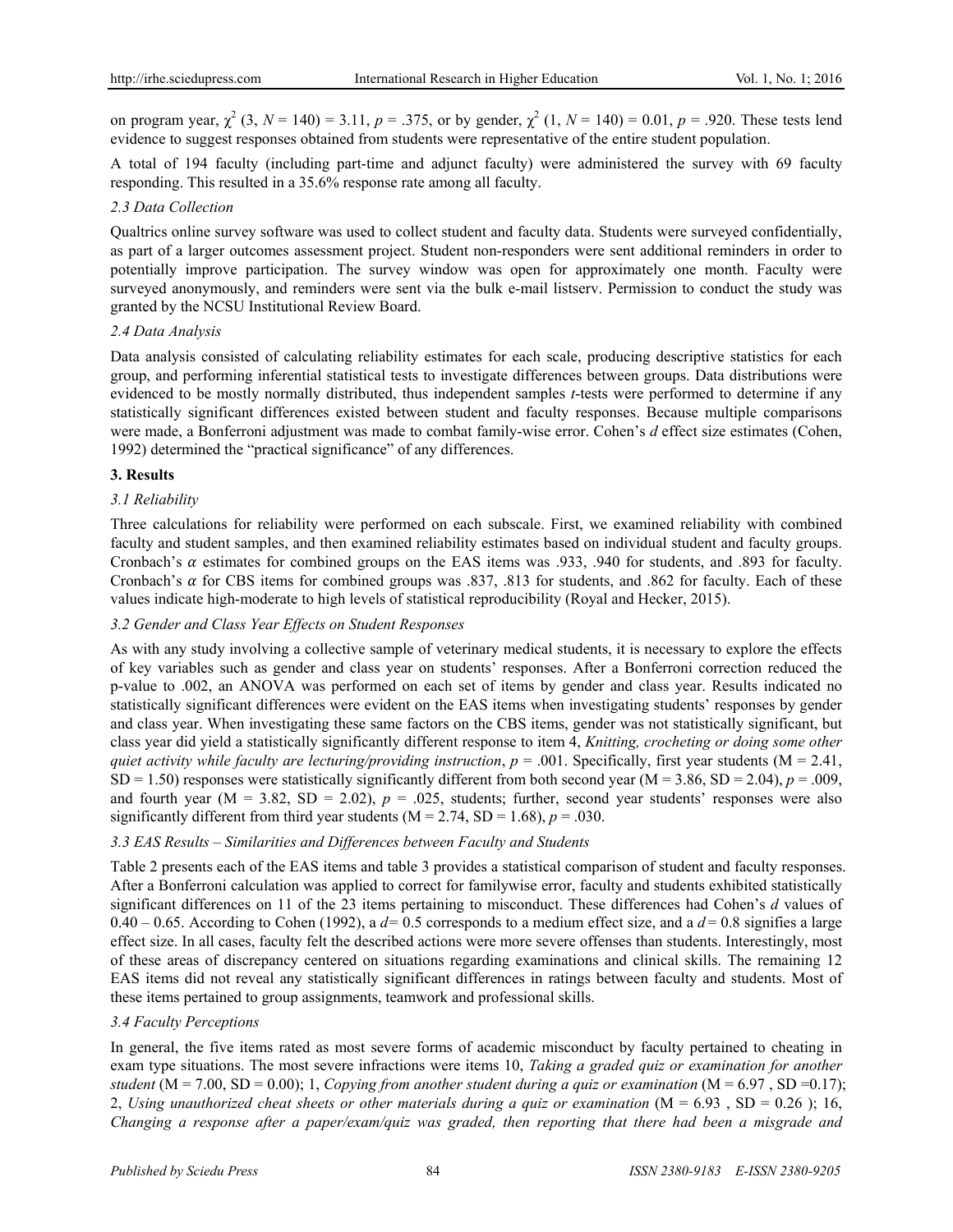*requesting credit for your altered response* (M =6.81, SD = 0.52) and 18, *Claiming to have handed in a paper/examination when in reality you did not*  $(M = 6.72, SD = 0.64)$ .

The five least severe infractions according to faculty pertained to laboratories/assignments and other out of class behaviors. These were 19, *Failing to prepare adequately for a group assignment or laboratory* (M = 3.45, SD = 1.82), 20, *Doing less than your fair share in a group project or a laboratory* (M = 3.74, SD = 1.73), 21, *Visiting a professor after an exam or at the end of the semester to bias his/her grading* (M = 4.12, SD = 1.81), 7, *Listing unread sources in the bibliography of an assignment* (M = 4.97, SD = 1.38) and 12, *Missing class or lab due to a false excuse* (M = 5.07, SD = 1.52).

## *3.5 Student Perceptions*

The items rated as most severe forms of academic misconduct by students also pertained to behaviors involving examinations and grading. The five most severe infractions were items 10, *Taking a graded quiz or examination for another student* (M = 6.79, SD = 0.73); 16, *Changing a response after a paper/exam/quiz was graded, then reporting that there had been a misgrade and requesting credit for your altered response*  $(M = 6.71, SD = 0.79)$ ; 2, *Using unauthorized cheat sheets or other materials during a quiz or examination* (M = 6.61, SD = 0.94); 1, *Copying from another student during a quiz or examination* (M = 6.59, SD = 0.94); 17, *Permitting another student to look at your answer sheet during a quiz or examination* (M = 6.44, SD = 1.03); and 18, *Claiming to have handed in a paper/examination when in reality you did not* (M = 6.44, SD = 0.94). Although selected in a different order, the items rated as most severe by students included the same five items identified as most severe by faculty, with the addition of #17 - *Permitting another student to look at your answer sheet during a quiz or examination*.

Students also selected the same group of items as faculty for the least severe infractions, albeit in a different order. Item 19, *Failing to prepare adequately for a group assignment or laboratory* (M = 3.25, SD = 1.63); 20, *Doing less than your fair share in a group project or a laboratory* (M = 3.73, SD = 1.66); 12, *Missing class or lab due to a false excuse* ( $M = 4.31$ ,  $SD = 1.64$ ); 7, *Listing unread sources in the bibliography of an assignment* ( $M = 4.41$ ,  $SD = 1.68$ ) and 21, *Visiting a professor after an exam or at the end of the semester to bias his/her grading* (M = 4.54, SD = 2.01). Similar to faculty responses, these behaviors cluster around group projects and other out-of-class situations.

Table 2. Items appearing on the exams and assignments scale

- 1. Copying from another student during a quiz or examination
- 2. Using unauthorized cheat sheets or other materials during a quiz or examination
- 3. Using direct quotes from other sources without giving proper reference
- 4. Asking another student for the questions and/or answers to an examination which he/she had taken and you will take in the future
- 5. Using unauthorized test questions from a previous year, including materials found on public websites.
- 6. Posting unauthorized information about exams, assignments, quizzes, etc. on social media
- 7. Listing unread sources in the bibliography of an assignment
- 8. "Making up" sources for bibliographic citation
- 9. Working with another student on a quiz or homework assignment that was assigned as individual work.
- 10. Taking a graded quiz or examination for another student
- 11. Providing information about an exam that was intended to be confidential.
- 12. Missing class or lab due to a false excuse
- 13. Claiming to have attended class when you actually did not
- 14. Using a false excuse to postpone an exam
- 15. Removing items from a reserved reading file so that others will not have an opportunity to review them
- 16. Changing a response after a paper/exam/quiz was graded, then reporting that there had been a misgrade and requesting credit for your altered response
- 17. Permitting another student to look at your answer sheet during a quiz or examination.
- 18. Claiming to have handed in a paper/examination when in reality you did not
- 19. Failing to prepare adequately for a group assignment or laboratory
- 20. Doing less than your fair share in a group project or a laboratory
- 21. Visiting a professor after an exam or at the end of the semester to bias his/her grading
- 22. Presenting your clinical skills book for signing without actually completing the skill
- 23. Listing false completions on your online clinical skills completion summary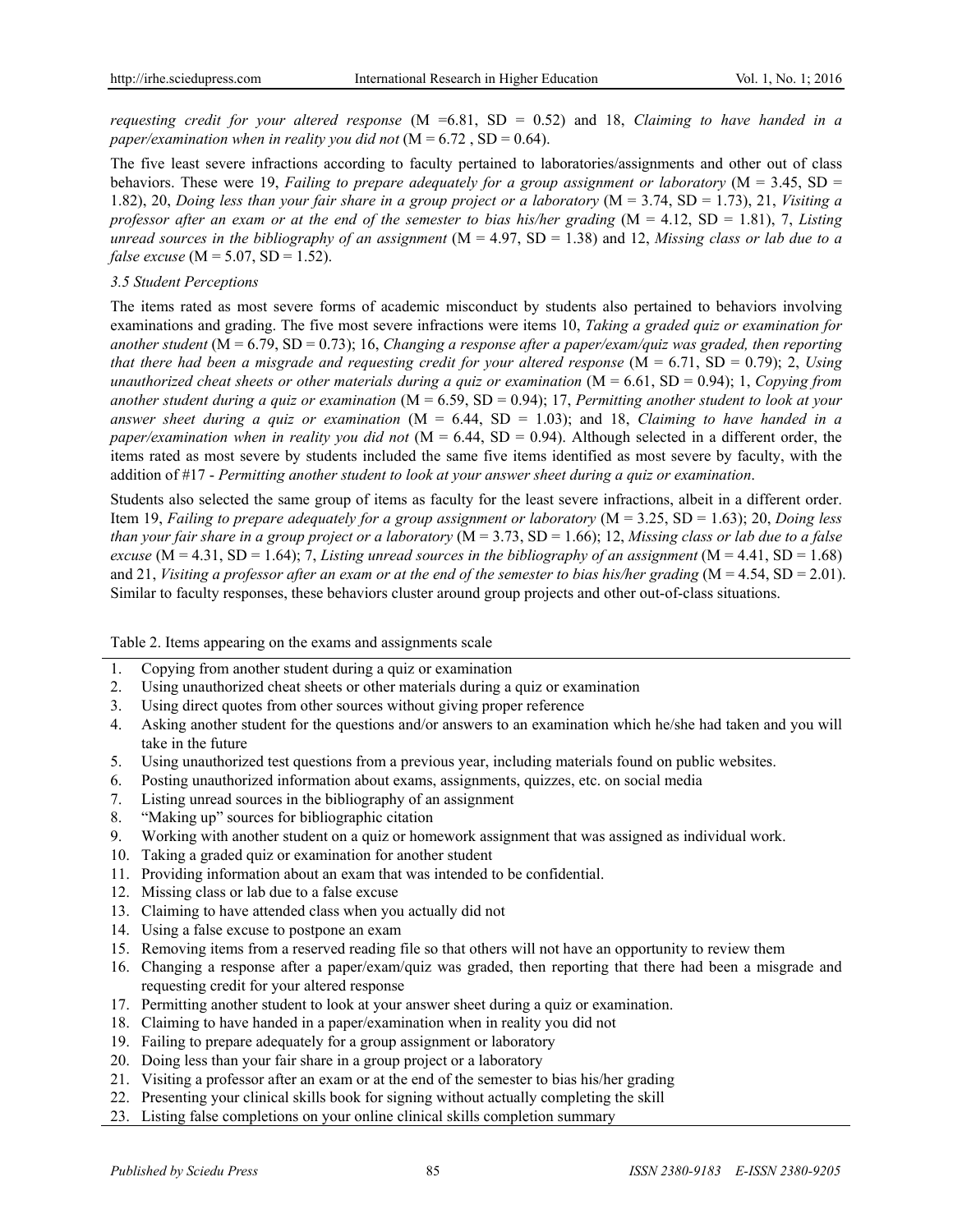| Item Number    | Faculty<br>Mean | ${\rm SD}$ | Student<br>Mean | ${\rm SD}$ | $\boldsymbol{p}$ | Cohen's $d$ |
|----------------|-----------------|------------|-----------------|------------|------------------|-------------|
| $\mathbf{1}$   | 6.97            | 0.17       | 6.59            | 0.94       | $.000*$          | .56         |
| $\sqrt{2}$     | 6.93            | 0.26       | 6.61            | 0.94       | $.000*$          | .46         |
| $\mathfrak{Z}$ | 5.83            | 1.22       | 5.61            | 1.41       | .287             | .16         |
| $\overline{4}$ | 6.36            | 0.95       | 6.06            | 1.17       | .068             | .28         |
| 5              | 5.41            | 1.54       | 4.97            | 1.55       | .123             | .28         |
| 6              | 6.46            | 0.92       | 5.66            | 1.48       | $.000*$          | .65         |
| 7              | 4.97            | 1.38       | 4.41            | 1.68       | .011             | .36         |
| $\,8\,$        | 6.30            | 0.99       | 5.71            | 1.50       | $.001*$          | .46         |
| 9              | 5.86            | 1.14       | 5.12            | 1.67       | $.000*$          | .51         |
| 10             | 7.00            | 0.00       | 6.79            | 0.73       | $.000*$          | .40         |
| 11             | 6.59            | 0.60       | 5.99            | 1.28       | $.000*$          | .60         |
| 12             | 5.07            | 1.52       | 4.31            | 1.64       | $.001*$          | .48         |
| 13             | 5.62            | 1.35       | 4.86            | 1.72       | $.001*$          | .49         |
| 14             | 5.91            | 1.16       | 5.65            | 1.47       | .404             | .19         |
| 15             | 6.38            | 1.06       | 6.13            | 1.27       | .162             | .10         |
| 16             | 6.81            | 0.52       | 6.71            | 0.79       | .321             | .14         |
| 17             | 6.55            | 0.72       | 6.44            | 1.03       | .405             | .12         |
| 18             | 6.72            | 0.64       | 6.44            | 0.94       | .010             | .35         |
| 19             | 3.45            | 1.82       | 3.25            | 1.63       | .418             | .11         |
| 20             | 3.74            | 1.73       | 3.73            | 1.66       | .960             | .01         |
| 21             | 4.12            | 1.81       | 4.54            | 2.01       | .145             | .21         |
| 22             | 5.80            | 1.27       | 5.05            | 1.70       | $.000*$          | .49         |
| 23             | 6.14            | 1.08       | 5.35            | 1.60       | $.000*$          | .58         |

Table 3. Comparison of student and faculty responses on the EAS

Note: \*denotes statistically significant items after Bonferroni correction ( $p = .002$ ).

## *3.6 CBS Results – Similarities and Differences between Faculty and Students*

Table 4 presents each of the CBS items and table 5 provides a statistical comparison of student and faculty responses. Three of the eight items revealed statistically significant differences between faculty and students responses. These were 1, *Talking with classmates during lectures*, 3, *Viewing content on a laptop or tablet during lecture that others may find distracting*, and 5, *Reading or studying non-related class material during lectures/instructional time*. In all cases, students felt the listed behaviors were more acceptable than faculty did. In addition to being statistically significant at the  $p = 0.006$  level after a Bonferroni correction was applied, these differences also had moderate to large effect sizes, with  $d = 0.81$ , 0.68 and 0.47, respectively.

Despite these differences, both faculty and students agreed on the two most and least acceptable behaviors, although they rated the degree of acceptability differently. The most unacceptable behaviors identified by both groups were items 8, *Leaving your cell phone or pager on during lectures or examinations* (faculty: M = 5.52, SD = 1.57; students  $M = 5.12$ ,  $SD = 1.93$ ) and 3, *Viewing content on a laptop or tablet during lecture that others may find distracting* (faculty:  $M = 5.45$ ,  $SD = 1.31$ ; students:  $M = 4.45$ ,  $SD = 1.60$ ). The most acceptable behaviors were 4, *Knitting, crocheting or doing some other quiet activity while faculty are lecturing/providing instruction* (faculty: M = 3.80,  $SD = 1.89$ ; students:  $M = 3.23$ ,  $SD = 1.92$ ) and 5, *Reading or studying non-related class material during lectures/instructional time* (faculty:  $M = 4.06$ ,  $SD = 1.52$ ; students:  $M = 3.35$ ,  $SD = 1.52$ ), although student and faculty ratings suggests opinions often vary considerably on these items.

It is interesting to note that the least acceptable behaviors involved actions that could potentially impact people other than the offender, while the most acceptable behaviors seemed to only impact the person committing them.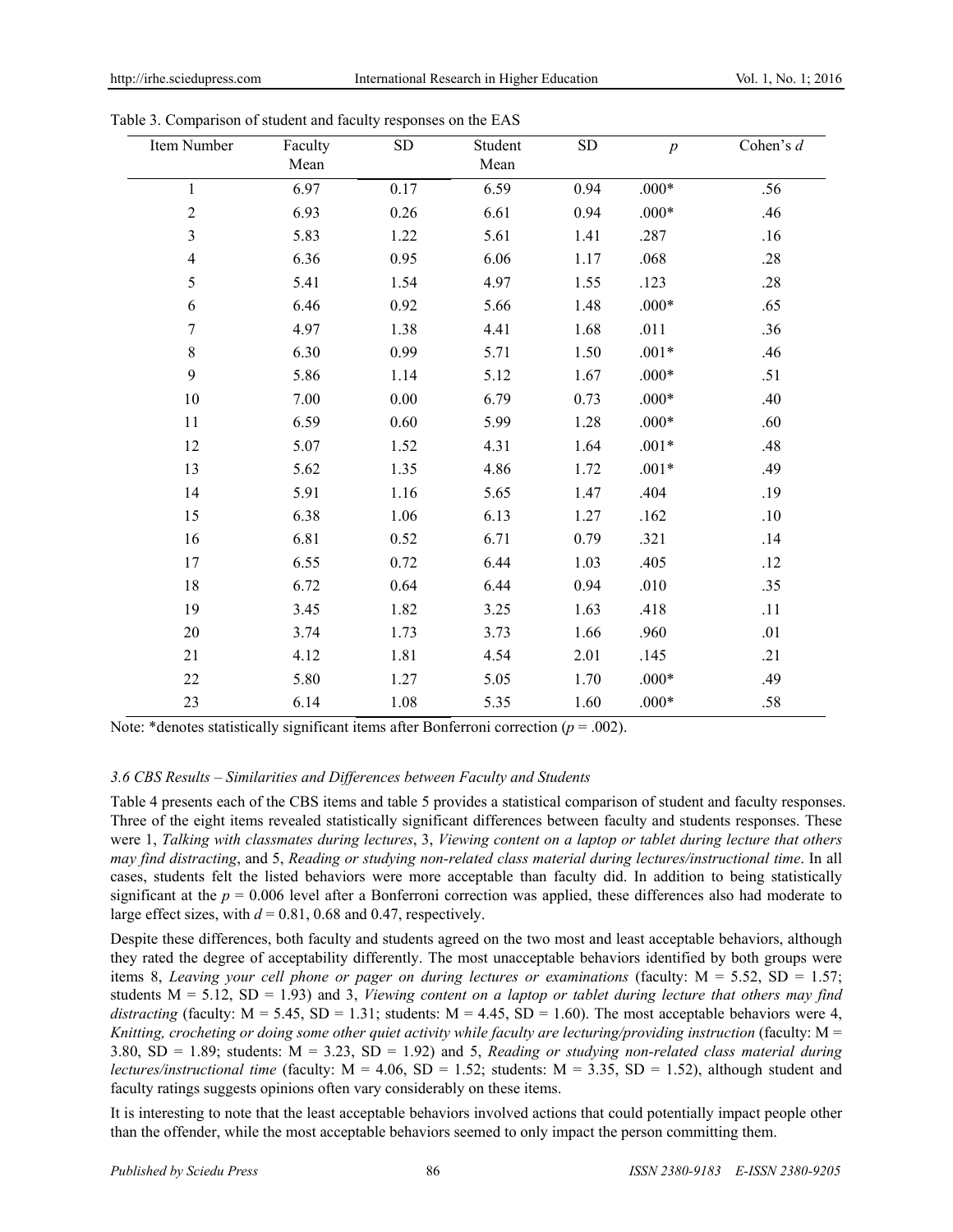Table 4. Items appearing on the classroom behavior scale

- 1. Talking with classmates during lectures
- 2. Doing non-class activities (e.g., texting, email, web surfing, etc.) while faculty are lecturing/providing instruction
- 3. Viewing content on a laptop or tablet during lecture that others may find distracting
- 4. Knitting, crocheting or doing some other quiet activity while faculty are lecturing/providing instruction
- 5. Reading or studying non-related class material during lectures/instructional time
- 6. Arriving late to class
- 7. Leaving class early
- 8. Leaving your cell phone or pager on during lectures or examinations

| Item Number | Faculty | <b>SD</b> | Student | SD   | n       | Cohen's $d$ |
|-------------|---------|-----------|---------|------|---------|-------------|
|             | Mean    |           | Mean    |      |         |             |
|             | 4.68    | 1.40      | 4.36    | 1.60 | .153    | .21         |
| ∍           | 4.94    | 1.55      | 3.70    | 1.52 | $.000*$ | .81         |
|             | 5.45    | 1.31      | 4.45    | 1.60 | $.000*$ | .68         |
| 4           | 3.80    | 1.89      | 3.23    | 1.92 | .044    | .30         |
|             | 4.06    | 1.52      | 3.35    | 1.52 | $.002*$ | .47         |
| b           | 4.36    | 1.45      | 4.03    | 1.55 | .135    | .22         |
|             | 4.41    | 1.45      | 4.16    | 1.62 | .280    | .16         |
| O<br>◠      | 5.52    | 1.57      | 5.12    | 1.93 | .110    | .22         |

Table 5. Comparison of student and faculty responses on the CBS

Note: \*denotes statistically significant items after Bonferroni correction ( $p = .006$ ).

#### **4. Discussion**

This study involved the use of two separate instrument, the EAS and the CBS, to ascertain the boundaries of what veterinary faculty and students consider to be misconduct within the context of routine classroom assessments and behaviors. The EAS had been previously validated, but the CBS had not. Thus, the first stage of this study involved evaluating the psychometric properties of this newly developed instrument. Results indicate the CBS possesses strong psychometric properties that help support evidence for construct validity.

Substantively speaking, findings from this study were similar to those of Schmelkin et al (2008) in which faculty and students differed in their perceptions of the degree of seriousness associated with various misconduct behaviors. In this study, we found faculty perceived 11 of the 23 EAS items to be statistically significantly different than students. In particular, faculty perceived each of the 11 items to be a more severe form of misconduct. Many of these discrepancies involved cheating on examinations, which Schmelkin et al found to be at the top end of the seriousness continuum. Another area of discord pertained to clinical skills, which are unique to the allied health environment. Faculty tend to rate misconduct items in this realm more severely than other others. This is understandable, due to the implications associated with circumventing this type of training and the impact they may have on future patients. Studies in the allied health professions have explored the correlation between these behaviors during clinical courses and actions taken in authentic clinical situations and pointed out a need for further research (LaDuke, 2013). Klocko (2014) summarizes the concerns about cheating in clinical courses because of the possibility of translating into harmful patient outcomes, such as not reporting a medication error. She also describes the link between "lack of acquired knowledge due to classroom cheating behaviors and clinical misconduct and incompetency" (p. 123), lending even further support to faculty members' concerns about cheating in clinical courses.

Despite the disagreement about the magnitude of the severity/unacceptability of certain behaviors, in general, faculty and students agreed on the set of most and least egregious infractions in terms of misconduct and unacceptable classroom behaviors. This is encouraging news, as it shows that both groups have a shared understanding of the cultural and ethical norms surrounding academic behavior. Both groups easily identified situations regarding unauthorized sources/uses of information on examinations as being severe misconduct, indicating that this definition is clear. More interestingly, the largest discrepancy in student versus faculty ratings of severity on the EAS scale was for item #6, *Posting unauthorized information about exams, assignments, quizzes, etc. on social media*, with an effect size of  $d = 0.65$ . Faculty tend to rate these types of behaviors as more severe forms of misconduct than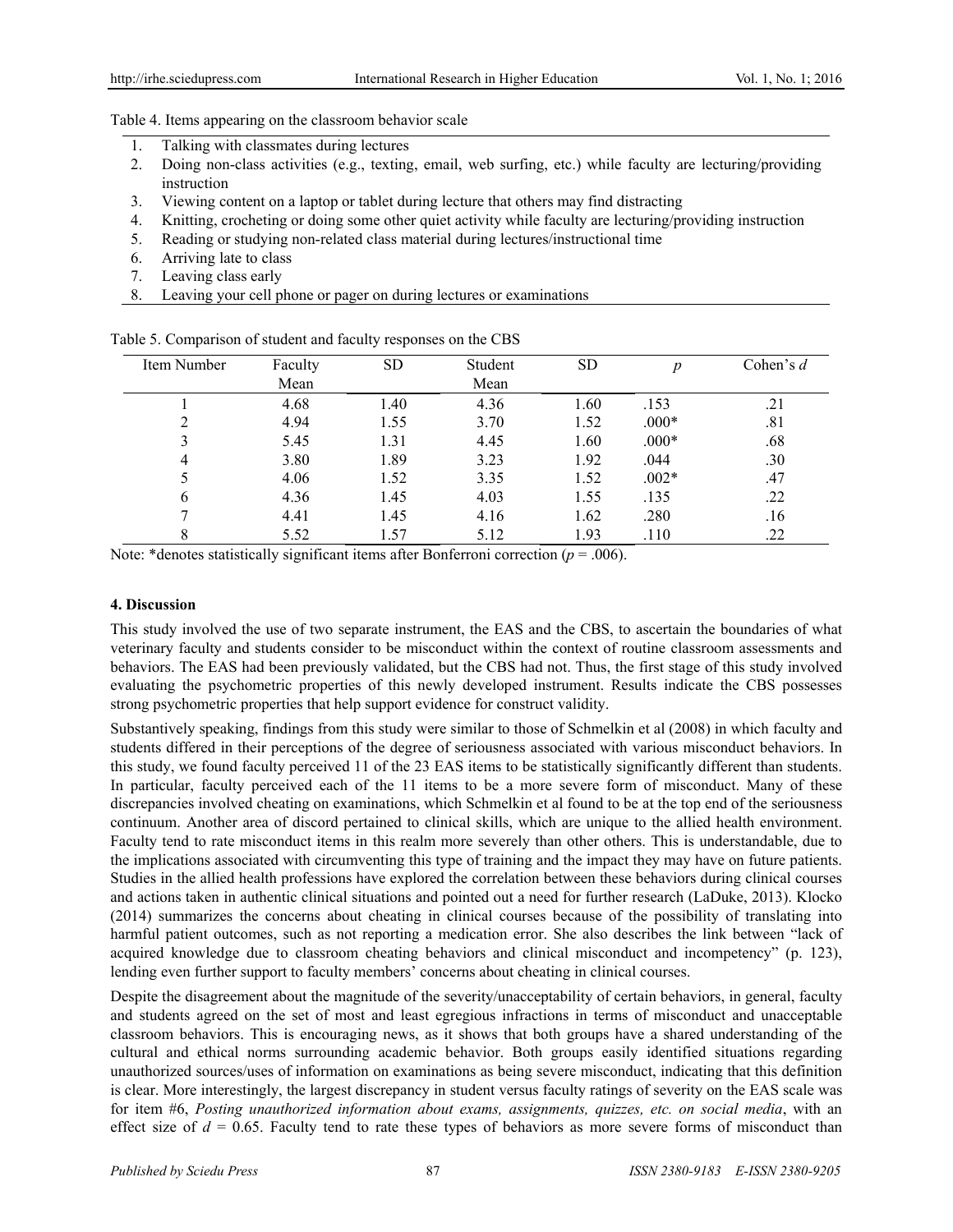students. This is likely due to the fact that faculty typically expend considerable energy into producing high-quality assessments and often view their instruments as property. Thus, faculty likely view the unauthorized use of exams and assignments as a form of theft, whereas students may or may not share this perspective. Of course, generational differences between students and faculty may also explain some of this divergence.

The items of least concern to both groups tended to focus on laboratory and group projects. While participants did indicate these involved some type of misconduct, they failed to view it as highly severe. This is consistent with findings by Ahrin (2009) showing that nursing students also had difficulty in identifying academically dishonest behaviors in laboratory settings. Students are also more likely to tolerate dishonesty when it is associated with helping peers rather than for their own benefit (McCabe, 1992), thus lending support to the hypothesis that students may have been taking turns in supporting their peers, assuming that they could one day be the beneficiaries of such assistance. This finding is also in alignment with theories on neutralization techniques.

As noted previously, the least acceptable behaviors involved actions that could potentially impact people other than the offender, while the most acceptable behaviors seemed to only impact the person committing them. In this context of veterinary medicine, this finding may speak to the altruistic nature of the profession and the high degree of public trust (Gallup, 2006). Given the relatively small size of the veterinary community (relative to many other health professions), factors involving social distance may also have some bearing on these findings.

# *4.1 Implications*

Studies involving the comparison of faculty and students perspectives about the severity and acceptability of a variety of actions and behaviors are important for a number of reasons. First, identifying where faculty and students' perspectives fall on the severity and acceptability continuum is helpful for identifying the degree to which faculty and students share a common conceptualization of academic misconduct, a critical element of any professional health program. Second, understanding the degree to which faculty and students hold similar or different opinions is helpful for developing and/or revising academic policies that ensure fairness and integrity for all. Third, having empirical data on where faculty and students stand on these issues is particularly helpful for beginning important discussions about issues of academic misconduct in a DVM program. Finally, studies of this nature also provide a diagnostic purpose in that the findings may quickly reveal which topics and issues warrant additional discussion, and which ones do not.

## *4.2 Limitations and Future Research*

Perhaps the most obvious limitation of this study is it was conducted at a single academic institution, and reflects only the views of faculty and students therein. The extent to which these findings are generalizable to other institutions and DVM programs remain unknown.

There are several directions for which future studies on academic misconduct in veterinary medicine may lead. A reasonable starting point would be to further explore the potential relationship between students' viewpoints with their grade point average, reasons for attending veterinary school, area of species interest vs. topic matter of course, and other personality traits, such as locus of control. Previous research has repeatedly found that students' who value grades over knowledge gains and retention are more likely to commit academic misconduct offenses. A study investigating the correlation between views about academic misconduct and the extent to which students are motivated by grades versus other factors could be particularly interesting. Mitigation strategies are another area for investigation. Prior research (Henning, Ram, Malpas, Shulruf, Kelly, and Hawken, 2013) points to the use of ethical dilemmas as a starting point for identifying students that may be more likely to engage in academic dishonesty. This information can be used as a starting point for opening a dialogue regarding ethical frameworks, which will then transfer into enhanced professionalism. Of course, studies that involve academic conduct policy formulation as informed by empirical data would also be an important contribution to the research literature.

# **5. Conclusion**

Veterinary students and faculty tend to share an understanding of what constitutes academic misconduct, as well as which behaviors may be considered inappropriate in a classroom setting. However, numerous instances of statistically significantly different ratings with moderate to large effect size estimates indicate there is some disagreement between the groups about the severity of each potential offense. With exception to only 1 of the 38 items presented on the EAS and CBS instruments, faculty tend to perceive each of the various offenses as more severe than students. It is our hope that the findings from this study may 1) benefit colleagues at other institutions who wish to generate discussions surrounding misconduct issues and professional expectations and 2) be used to help inform or revise existing academic conduct policies.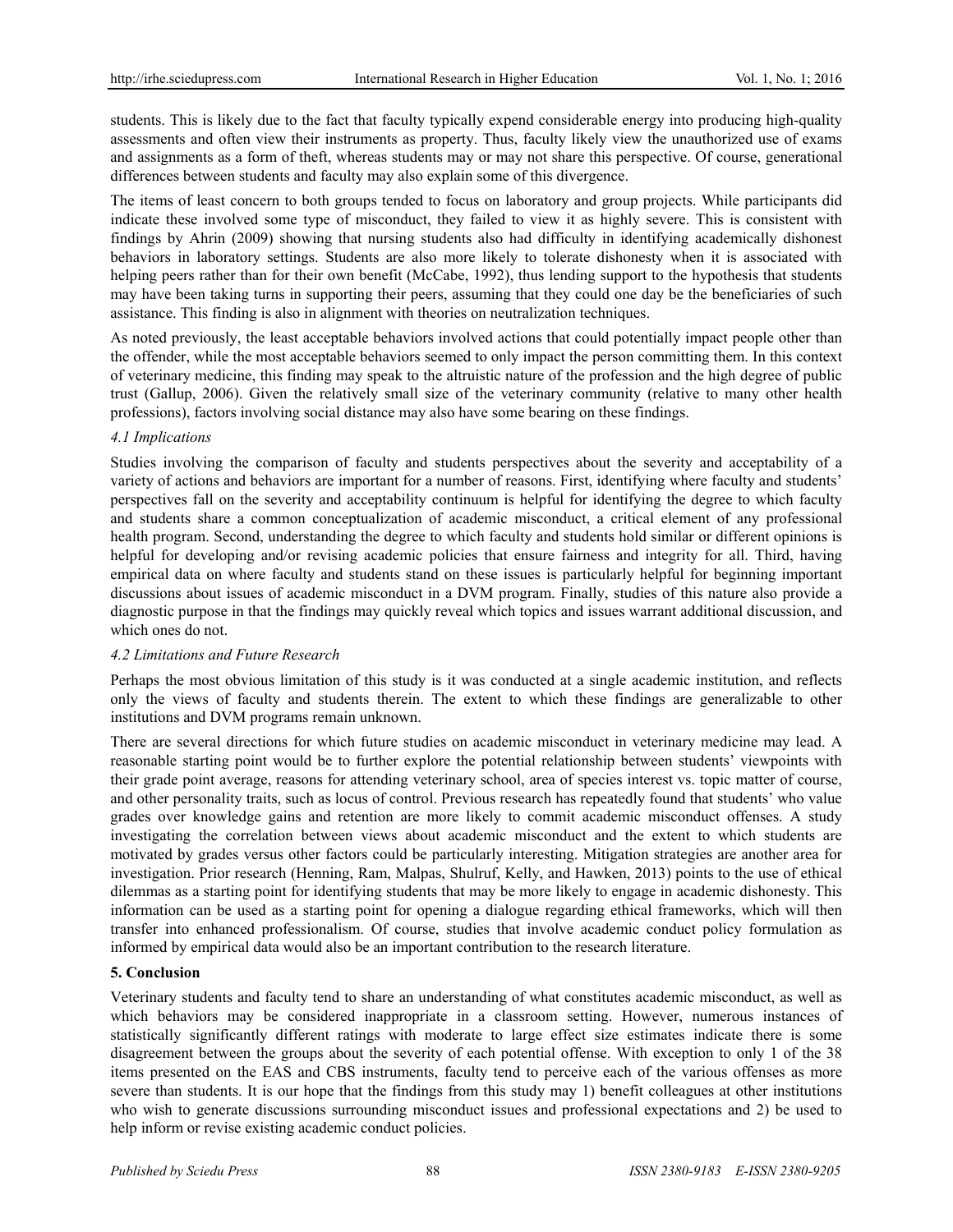#### **References**

- Andrich, D. (1978). A rating formulation for ordered response categories. *Psychometrika, 43*, 561-573. http://dx.doi.org/10.1007/bf02293814
- Arhin, A. O. (2009). A pilot study of nursing student's perceptions of academic dishonesty: A generation Y perspective. *ABNF Journal, 20*(1), 17-21.
- Bisping, T. O., Patron, H., & Roskelley, K. (2008). Modeling academic dishonesty: The role of student perceptions and misconduct type. *Journal of Economic Education, 39*(1), 4-21. http://dx.doi.org/10.3200/jece.39.1.4-21
- Bond, T. G., & Fox, C. M. (2007). *Applying the Rasch Model. Fundamental measurement in the human sciences* (2nd ed.). Lawrence Erlbaum Associate. http://dx.doi.org/10.4324/9781410614575
- Bunn, D. N., Caudill, S. B., & Gropper, D. M. (1992). Crime in the classroom: An economic analysis of undergraduate student cheating behavior. *Journal of Economic Education, 23*(3), 197-207. http://dx.doi.org/10.2307/1183222
- Chapman, K. J., Davis, R., Toy, D., & Wright, L. (2004). Academic integrity in the business school environment: I'll get by with a little help from my friends. *Journal of Marketing Education, 26*, 236-49. http://dx.doi.org/10.1177/0273475304268779
- Cohen, J. (1992). A power primer. *Psychological Bulletin, 112*(1), 155-159. http://dx.doi.org/10.1037/0033-2909.112.1.155
- Gallup. Honesty/ethics in professions. (2006). Retrieved from http://www.gallup.com/poll/1654/honesty-ethics-professions.aspx
- Hard, S. F., Conway, J. M., & Moran, A. C. (2006). Faculty and college student beliefs about the frequency of student academic misconduct. *Journal of Higher Education, 77*(6), 1058-1080. http://dx.doi.org/10.1353/jhe.2006.0048
- Henning, M. A., Ram, S., Malpas, P., Shulruf, B., Kelly, F., & Hawken, S. J. (2013). Academic dishonesty and ethical reasoning: pharmacy and medical school students in New Zealand. *Medical Teacher, 35*(6), e1211-e1217. http://dx.doi.org/10.3109/0142159x.2012.737962
- Jordan, A. E. (2001). College student cheating: The role of motivation, perceived norms, attitudes, and knowledge of institutional policy. *Ethics and Behavior, 11*(3), 233-247. http://dx.doi.org/10.1207/s15327019eb1103\_3
- Klocko, M. N. (2014). Academic dishonesty in schools of nursing: A literature review. *Journal of Nursing Education, 53*(3), 121-125. http://dx.doi.org/10.3928/01484834-20140205-01
- LaBeff, E. E., Clark, R. E., Haines, V. J., & Dickhoff, G. M. (1990). Situational ethics and college student cheating. *Sociological Inquiry, 60*(2), 190-198. http://dx.doi.org/10.1111/j.1475-682x.1990.tb00138.x
- LaDuke, R. D. (2013). Academic dishonesty today, unethical practices tomorrow? *Journal of Professional Nursing, 29*(6), 402-406. http://dx.doi.org/10.1016/j.profnurs.2012.10.009
- Linacre, J. M. (2002). Optimizing rating scale category effectiveness. *Journal of Applied Measurement, 3*(1), 85-106.
- Linacre, J. M. (2015). Dimensionality: contrasts & variances. Retrieved from http://www.winsteps.com/winman/principalcomponents.htm
- McCabe, D. L. (1992). The Influence of Situational Ethics on Cheating Among College Students. *Sociological Inquiry, 62*(3), 365-374. http://dx.doi.org/10.1111/j.1475-682x.1992.tb00287.x
- McCabe, D. (2005). Cheating among college and university students: A North American perspective. *International Journal of Education Integrity, 1*(1), 1-11.
- McCabe, D., Butterfield, K. D., & Trevino, L. K. (2006). Academic dishonesty in graduate business programs; Prevalence, causes, and proposed action. *Academy of Management Learning & Education, 5*(3), 294-305. http://dx.doi.org/10.5465/amle.2006.22697018
- McCabe, D., & Trevino, L. K. (1997). Individual and contextual influences on academic dishonesty: A multicampus investigation. *Research in Higher Education, 38*, 379-396.
- McCabe, D. L., Trevino, L. K., & Butterfield, K. D. (2002). Honor codes and other contextual influences on academic integrity. *Research in Higher Education, 43*(3), 357-378.
- Messick, S. (1989). Validity. In R. L. Linn (Ed.), *Educational Measurement* (3rd ed., pp. 13-103). New York: Macmillan.